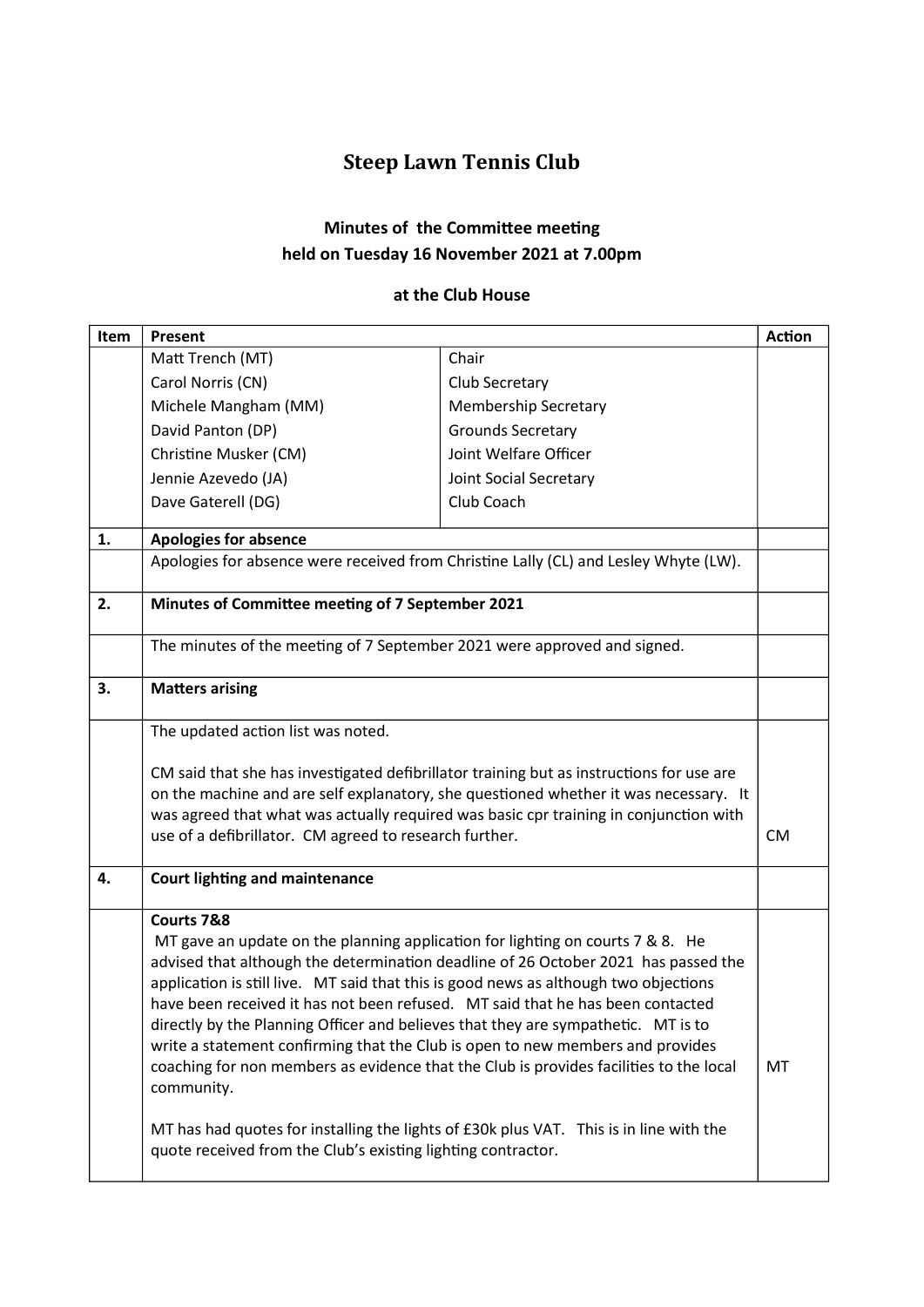|    | CL's report confirms that the club has sufficient funds to cover the estimated cost in                                                                                                                                                                                                                                                                                          |           |  |
|----|---------------------------------------------------------------------------------------------------------------------------------------------------------------------------------------------------------------------------------------------------------------------------------------------------------------------------------------------------------------------------------|-----------|--|
|    | the current year. Therefore it was agreed to go ahead and commission installation of                                                                                                                                                                                                                                                                                            |           |  |
|    | lights on 7&8 as a priority if planning permission is received.                                                                                                                                                                                                                                                                                                                 |           |  |
|    | MM said that Martin Evans has requested information on the type of lights<br>proposed. MM to forward request to MT so that he can reply.                                                                                                                                                                                                                                        |           |  |
|    | Replacement lighting on other courts                                                                                                                                                                                                                                                                                                                                            |           |  |
|    | DP's email of 25 October setting out estimated costs for replacement lights on the<br>other courts of £14k plus VAT per pair of courts was noted.                                                                                                                                                                                                                               |           |  |
|    | It was agreed that replacement of lights on courts 1&2 in the Summer of 2022 would<br>be the next priority.                                                                                                                                                                                                                                                                     |           |  |
|    | <b>Other maintenance</b>                                                                                                                                                                                                                                                                                                                                                        |           |  |
|    | Court 2: It was noted that one of the edging slabs on court 2 has lifted and presents a<br>potential trip hazard. It was agreed to do an immediate repair, DP will instruct the<br>groundsman to relay the slab.                                                                                                                                                                | <b>DP</b> |  |
|    | Court 3: MT suggested that the flaunching between courts 2 and 3 would require a<br>longer term repair and as part of this the paved slope could be covered with a thin<br>layer of concrete to the level of the kerb on court 3 to provide an even surface. MT<br>agreed to provide a quotation for this work.                                                                 | MT        |  |
|    | Sinkhole by Court 7: MT agreed to add this to the work above.                                                                                                                                                                                                                                                                                                                   | MT        |  |
|    | Brushes for courts 3&4: It was noted that the existing line brushes are difficult to use                                                                                                                                                                                                                                                                                        |           |  |
|    | and create furrows in the clay. DG provided detailed of brushes used by the Avenue                                                                                                                                                                                                                                                                                              |           |  |
|    | Club at Havant. These are specialised brushes for these type of clay courts and should                                                                                                                                                                                                                                                                                          |           |  |
|    | be easier to use. It was agreed to buy two new brushes at a cost of £125 each. DP to<br>arrange.                                                                                                                                                                                                                                                                                | DP        |  |
|    |                                                                                                                                                                                                                                                                                                                                                                                 |           |  |
| 5. | Court booking and membership management system                                                                                                                                                                                                                                                                                                                                  |           |  |
|    | MM reported that she has investigated the Clubspark database management system<br>further. She said that transition to the Clubspark system would involve quite a lot of<br>work and would take a while. She did not think that it would be possible to transition<br>before the membership renewal in April as the following actions would need to be<br>taken:                |           |  |
|    | set up a new system to run parallel with the existing database;<br>clean the Clubspark booking system of old data;<br>establish which categories of membership we can have;<br>decide mode of payment to use (if the club decides to accept direct debit or<br>٠<br>credit card payments then there will be a charge from Stripe or Cardless as<br>well as a Clubspark charge). |           |  |
|    | MM said that any costs incurred for dd or credit card payments would have to be<br>passed on to the members (at the moment payment is accepted by bank transfer or<br>cheque).                                                                                                                                                                                                  |           |  |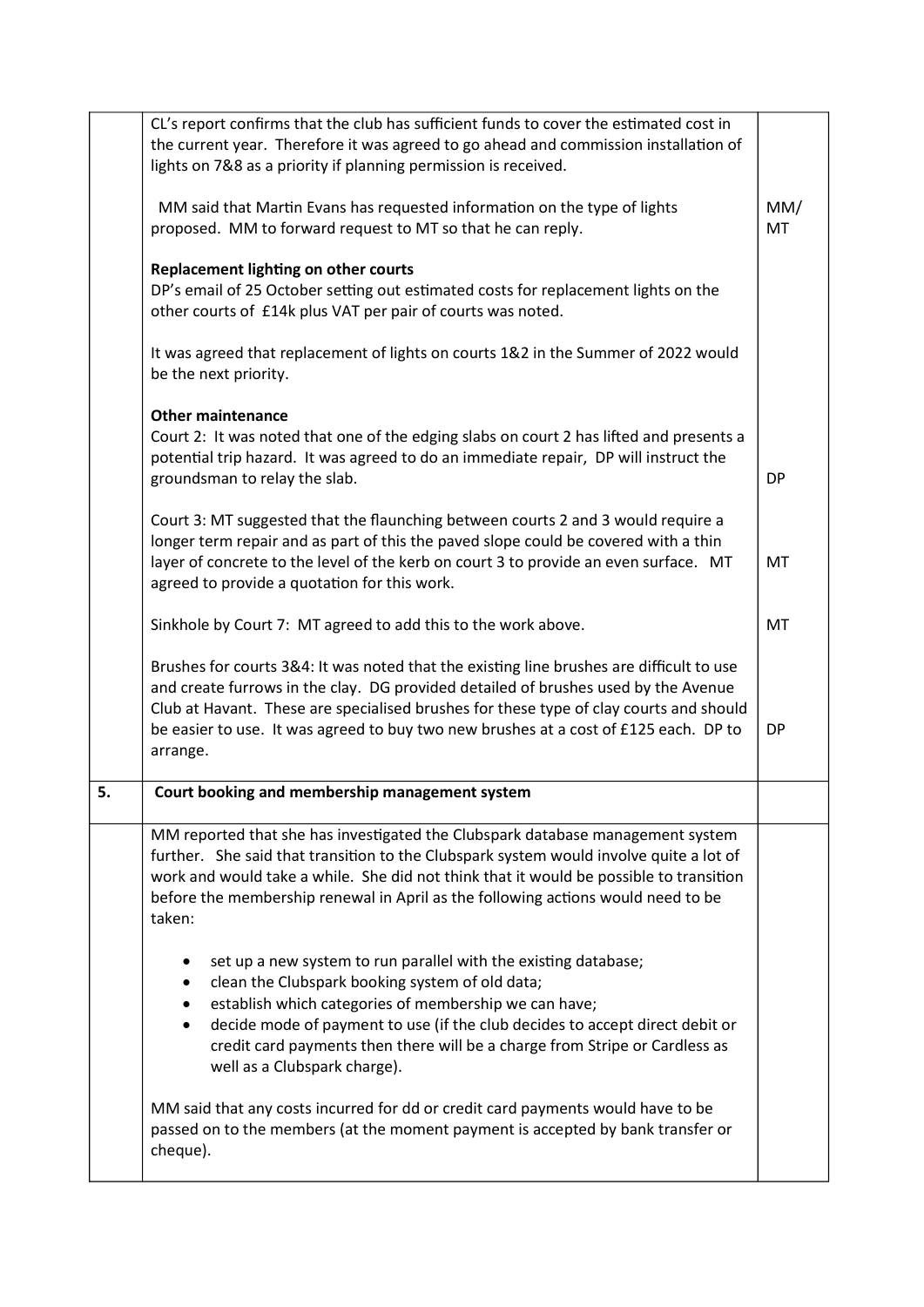|    | MM further reported that the member details required to register with Clubspark do<br>not give the Club a good demographic profile of our membership, there is also<br>inadequate information on addresses and phone numbers. MM would have to<br>populate the Clubspark system with all the information we currently hold but warned<br>that the Club would have no control over any subsequent changes to information<br>made by members themselves.<br>MM acknowledged that it would be less painful for members to stick with Clubspark<br>rather than any alternative booking and management system. It was also noted that<br>there is a potential problem with continuing to use the Access database in that it is<br>reliant on one person. MM confirmed that the data is backed up regularly on a data<br>stick. |           |  |
|----|---------------------------------------------------------------------------------------------------------------------------------------------------------------------------------------------------------------------------------------------------------------------------------------------------------------------------------------------------------------------------------------------------------------------------------------------------------------------------------------------------------------------------------------------------------------------------------------------------------------------------------------------------------------------------------------------------------------------------------------------------------------------------------------------------------------------------|-----------|--|
|    | MM agreed to start cleaning up the Clubspark data in readiness for any transition.                                                                                                                                                                                                                                                                                                                                                                                                                                                                                                                                                                                                                                                                                                                                        |           |  |
|    | The question of what Haslemere tennis club do was raised, MM agreed to investigate.                                                                                                                                                                                                                                                                                                                                                                                                                                                                                                                                                                                                                                                                                                                                       | MM        |  |
|    | The suggestion by Jonathan Graham that the club adopts the LTA's on-line<br>tournament organiser and Club box leagues on the LTA system was discussed briefly.<br>DG reported that he has received feedback that there are lots of problems with the<br>LTA competition organiser. DG also confirmed that he would explain the World<br>Tennis Number system at the AGM.                                                                                                                                                                                                                                                                                                                                                                                                                                                  | DG        |  |
|    | CN confirmed that she had replied to Jonathan and explained that this would be put<br>forward to the AGM as an item for discussion rather than a Resolution.                                                                                                                                                                                                                                                                                                                                                                                                                                                                                                                                                                                                                                                              |           |  |
|    | Court usage (standing item): MM reported that 50% of the courts are occupied                                                                                                                                                                                                                                                                                                                                                                                                                                                                                                                                                                                                                                                                                                                                              |           |  |
|    | during the day.                                                                                                                                                                                                                                                                                                                                                                                                                                                                                                                                                                                                                                                                                                                                                                                                           |           |  |
| 6. | Website and social media                                                                                                                                                                                                                                                                                                                                                                                                                                                                                                                                                                                                                                                                                                                                                                                                  |           |  |
|    | Social media:<br>CN reported that MH has said that he has created both Instagram and Facebook<br>accounts for the Club and that these are up and running. CN agreed to ask MH to<br>give an update at the AGM                                                                                                                                                                                                                                                                                                                                                                                                                                                                                                                                                                                                             | <b>CN</b> |  |
|    | Website:<br>MM said that she has been doing some updating on the website and has been<br>discussing the ownership of the website with Graham Heath (GH). It was noted that<br>GH would like to pass responsibility for the website on.                                                                                                                                                                                                                                                                                                                                                                                                                                                                                                                                                                                    |           |  |
|    | MM has established that the Steep domain is set up with SiteGround and is paid for<br>until 2023. she also confirmed that admin access is with Lynette Marshall and that<br>both MM and MT were granted editing access by GH, as well as that granted to Gene<br>Stodart.                                                                                                                                                                                                                                                                                                                                                                                                                                                                                                                                                 |           |  |
|    | It was agreed in principal that it might be necessary to pay someone to manage the<br>website but that it was important that the Club still had access.                                                                                                                                                                                                                                                                                                                                                                                                                                                                                                                                                                                                                                                                   |           |  |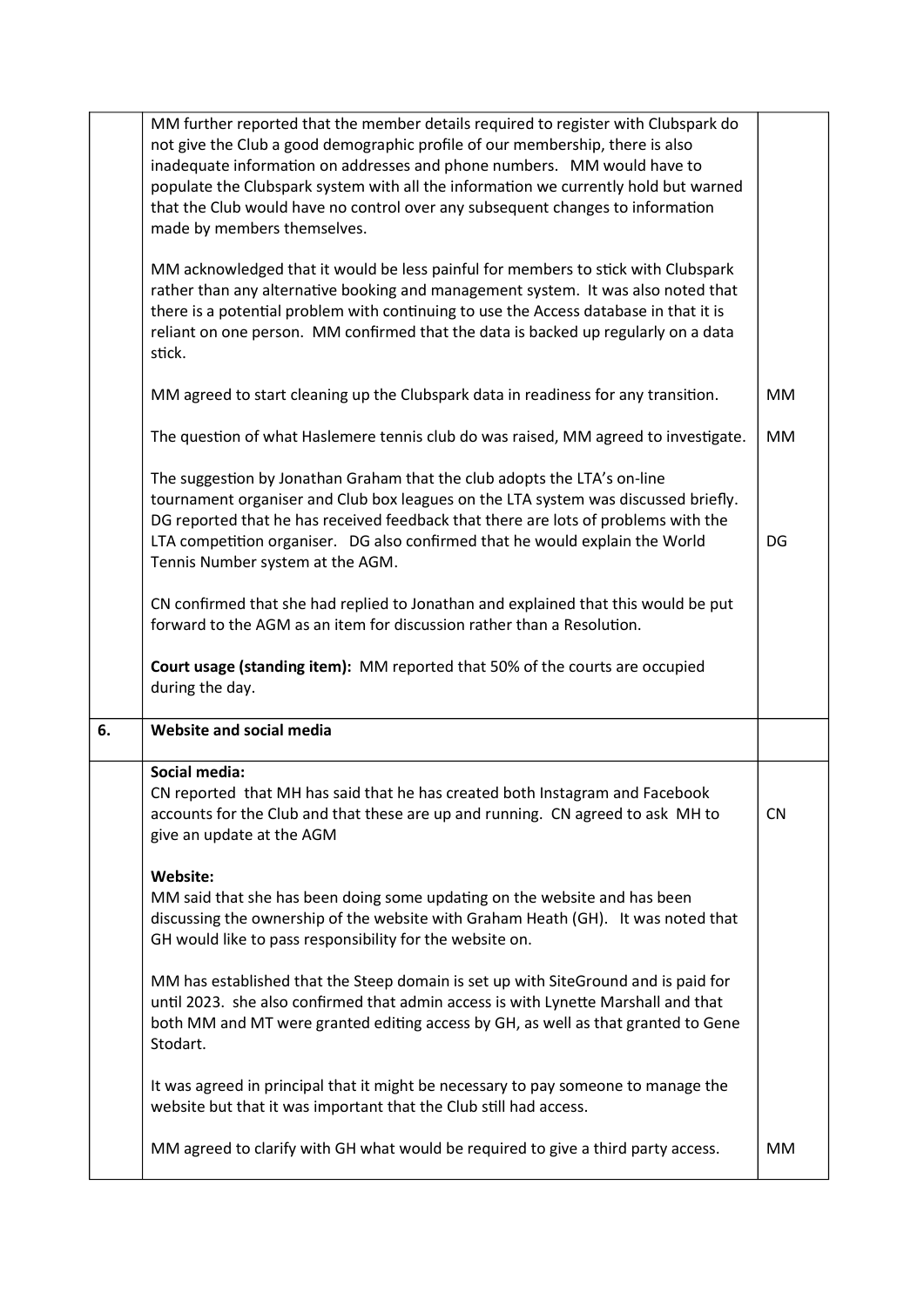|    | MT said that SiteGround hosted his own website and agreed to investigate options.                                                                                                                                                                                                                                                                    |           |  |
|----|------------------------------------------------------------------------------------------------------------------------------------------------------------------------------------------------------------------------------------------------------------------------------------------------------------------------------------------------------|-----------|--|
| 7. | <b>Membership fees for 2022</b>                                                                                                                                                                                                                                                                                                                      |           |  |
|    | MM said that membership numbers are the highest the Club has had for some time,<br>with a total of 566 Members. The Club should see the benefit of higher subscription<br>income in April.                                                                                                                                                           |           |  |
|    | All those present agreed with CL's recommendation that the current fee structure and<br>level of fees remains the same from 1 April 2022 and to recommend this to the<br>Membership at the AGM.                                                                                                                                                      | CL.       |  |
| 8. | <b>AGM and Accounts</b>                                                                                                                                                                                                                                                                                                                              |           |  |
|    | It was noted that the Agenda for the AGM scheduled for 25 November 2021 at<br>7.30pm was circulated by email to the Membership on 10 <sup>th</sup> November 2021.                                                                                                                                                                                    |           |  |
|    | CN confirmed that one suggestion for a Resolution had been received but, as this was<br>considered unenforceable, has been put forward as an item for discussion.                                                                                                                                                                                    |           |  |
|    | It was noted that two Nominations have been received for the position of Honorary<br>Secretary.                                                                                                                                                                                                                                                      |           |  |
|    | <b>Voting</b><br>The procedure for voting at the AGM was discussed.                                                                                                                                                                                                                                                                                  |           |  |
|    | It was agreed that voting would be by secret ballot. Each candidate would be asked<br>to give a short presentation on their suitability for the role and those present would<br>be asked to collect and fill out a voting slip after the presentations.  CN agreed to get<br>voting slips printed.                                                   | <b>CN</b> |  |
|    | MM and MT said that they had received a number of requests for voting by proxy or<br>by email. However under the Club's Articles of Constitution Members are required<br>to be present at the AGM in order to vote. It was also noted that a quorum of 40 Full<br>or Student Members is required for voting to be valid on elections (Article 11.4). |           |  |
|    | The question of what would happen if the meeting is non- quorate was therefore<br>considered. The advice from Bruce Mellstrom (circulated by email on 7 November<br>2021) that Article 6.6 would apply, ie that it would rest with the Committee to appoint<br>an eligible Member to the role until the next AGM was noted.                          |           |  |
|    | CN abstained from giving an opinion on this part of the discussion and voting.                                                                                                                                                                                                                                                                       |           |  |
|    | It was acknowledged that the current system is not perfect as the requirement to be<br>present to vote could mean nominees staying in post for a long time. In addition,<br>increasingly Members expect to be able to vote remotely.                                                                                                                 |           |  |
|    | Consequently, it was agreed that, whether quorate or not, the Committee would call<br>an EGM in the New Year to discuss and propose changes to the Constitution to allow<br>remote voting. CN to note for the January agenda.                                                                                                                        | CN        |  |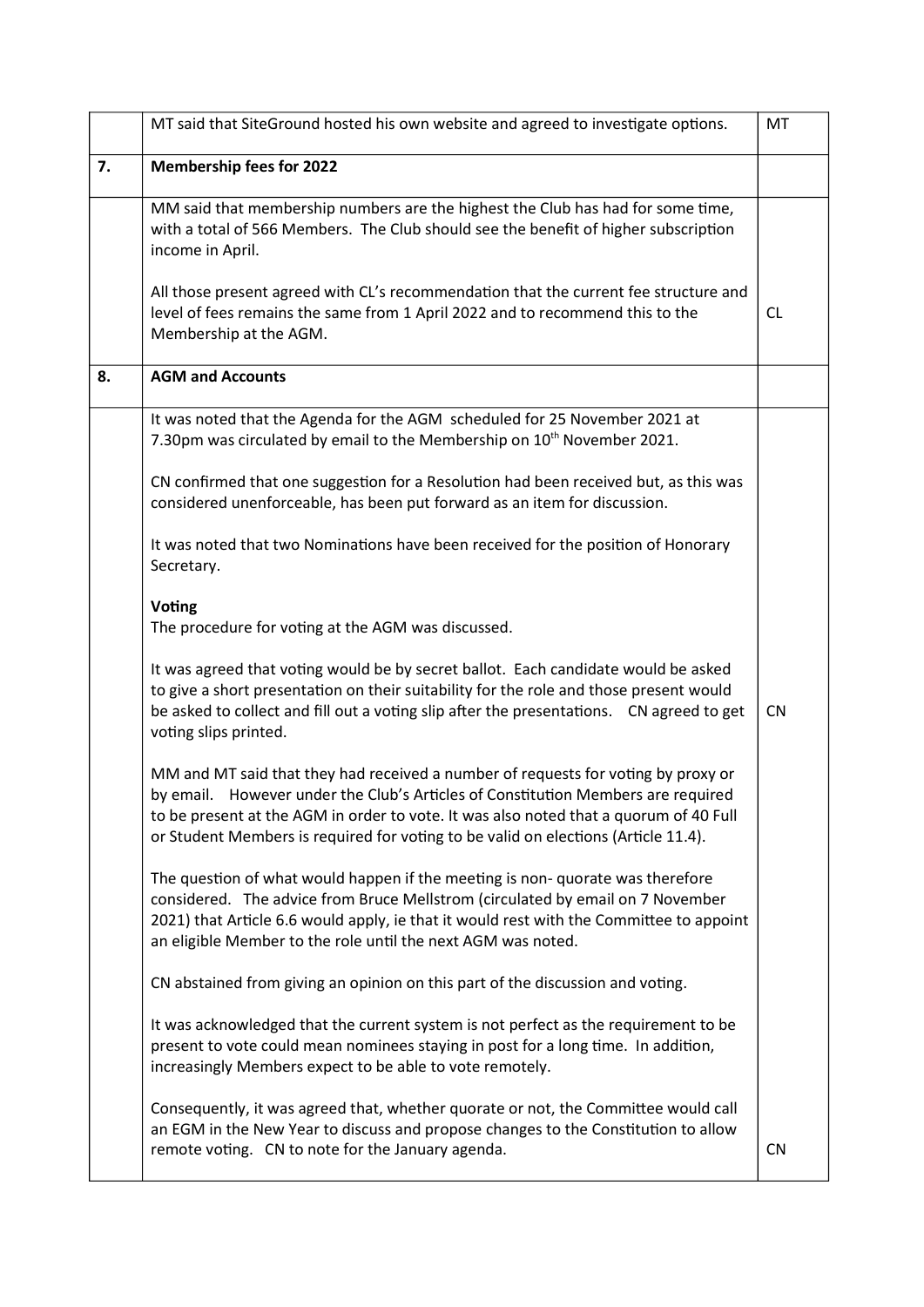|     | The Committee also recognised that Members may be deterred from coming forward<br>for the established Officer roles by lack of knowledge as to how the Committee works.<br>It was agreed to create two additional roles, whereby eligible Members could be co-<br>opted onto the Committee and gain experience. CN to note for the January agenda.                                                                                                                                                                                                                                                                                                                                                                                                                                                                                                                                                                                                                                                                                                                                                                                                                                                                                                                       |           |
|-----|--------------------------------------------------------------------------------------------------------------------------------------------------------------------------------------------------------------------------------------------------------------------------------------------------------------------------------------------------------------------------------------------------------------------------------------------------------------------------------------------------------------------------------------------------------------------------------------------------------------------------------------------------------------------------------------------------------------------------------------------------------------------------------------------------------------------------------------------------------------------------------------------------------------------------------------------------------------------------------------------------------------------------------------------------------------------------------------------------------------------------------------------------------------------------------------------------------------------------------------------------------------------------|-----------|
|     | <b>Accounts</b><br>The draft accounts for the year to 30 September 2021 were approved for<br>presentation to the AGM. CN to arrange for copies to be printed.                                                                                                                                                                                                                                                                                                                                                                                                                                                                                                                                                                                                                                                                                                                                                                                                                                                                                                                                                                                                                                                                                                            | <b>CN</b> |
| 9.  | <b>Committee dates and events for 2022</b>                                                                                                                                                                                                                                                                                                                                                                                                                                                                                                                                                                                                                                                                                                                                                                                                                                                                                                                                                                                                                                                                                                                                                                                                                               |           |
|     | Committee meeting dates for 2022 were provisionally agreed as follows:                                                                                                                                                                                                                                                                                                                                                                                                                                                                                                                                                                                                                                                                                                                                                                                                                                                                                                                                                                                                                                                                                                                                                                                                   |           |
|     | 18 January<br>8 <sup>th</sup> March<br>$10^{th}$ May<br>$12^{th}$ July<br>6 <sup>th</sup> September<br>8 <sup>th</sup> November                                                                                                                                                                                                                                                                                                                                                                                                                                                                                                                                                                                                                                                                                                                                                                                                                                                                                                                                                                                                                                                                                                                                          |           |
|     | AGM: 24 <sup>th</sup> November                                                                                                                                                                                                                                                                                                                                                                                                                                                                                                                                                                                                                                                                                                                                                                                                                                                                                                                                                                                                                                                                                                                                                                                                                                           |           |
|     | Dates for social events will be considered at the January meeting.                                                                                                                                                                                                                                                                                                                                                                                                                                                                                                                                                                                                                                                                                                                                                                                                                                                                                                                                                                                                                                                                                                                                                                                                       |           |
| 10. | Officers' reports                                                                                                                                                                                                                                                                                                                                                                                                                                                                                                                                                                                                                                                                                                                                                                                                                                                                                                                                                                                                                                                                                                                                                                                                                                                        |           |
|     | The previously circulated updates from the Chairman, Secretary, Treasurer,<br>Membership, Social, Tournaments, Grounds, Fixtures, Welfare and Social Media<br>Officers and the Club Coach were noted.                                                                                                                                                                                                                                                                                                                                                                                                                                                                                                                                                                                                                                                                                                                                                                                                                                                                                                                                                                                                                                                                    |           |
|     | Chairman: nothing to report.                                                                                                                                                                                                                                                                                                                                                                                                                                                                                                                                                                                                                                                                                                                                                                                                                                                                                                                                                                                                                                                                                                                                                                                                                                             |           |
|     | Secretary: nothing to report.                                                                                                                                                                                                                                                                                                                                                                                                                                                                                                                                                                                                                                                                                                                                                                                                                                                                                                                                                                                                                                                                                                                                                                                                                                            |           |
|     | Treasurer:<br>The club remains in a sound financial position. At the moment we have just under<br>£30,000 in the bank and just over that amount in the building society, so around<br>£60,000 in total.<br>I have prepared the accounts for the year to 30 September 2021. The auditor is<br>currently looking at them but I don't expect any significant changes and am confident<br>that he will have signed them off before the AGM. I attach a copy of the draft<br>accounts, from which you will see that we made a loss of around £7,500 for the year.<br>This was after paying around £9,000 each for the resurfacing of courts 7&8, the<br>repainting of courts 1,2,5 & 6, and the work on the car park and paths.<br>We received another grant of £10,000 from the Council during the year. If anyone<br>questions this I think we can justify claiming it on the same basis as we did for the<br>grant we received in the previous year; i.e. that we did not know how Covid would<br>affect our membership numbers, and that we have had to spend extra money on<br>cleaning and on maintaining the facilities for those who have continued with their<br>membership.<br>I intend to propose that we keep subscriptions at the same level as the current year |           |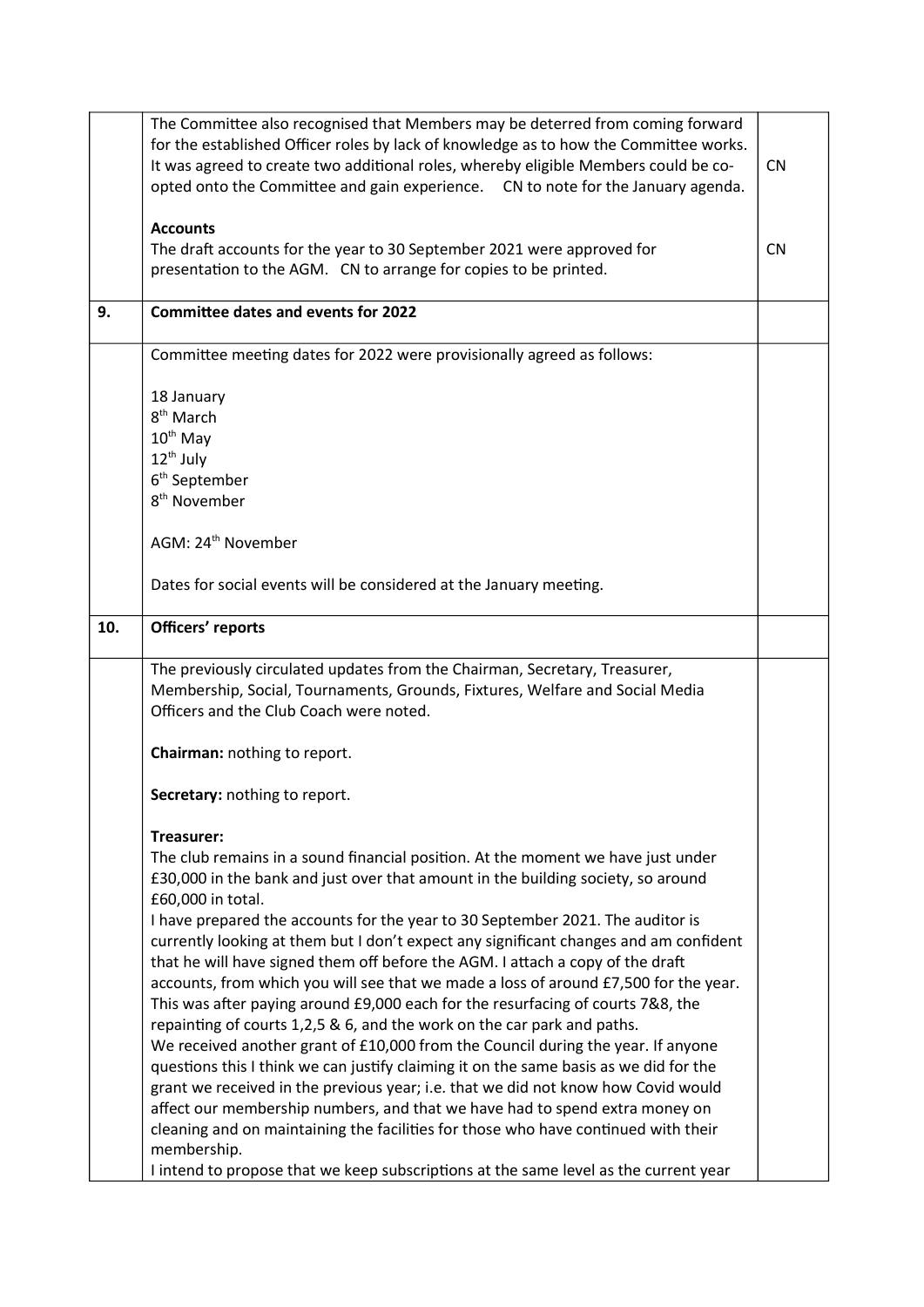| for the year from 1 April 2022.                                                                                                                                                                                                                                                           |       |
|-------------------------------------------------------------------------------------------------------------------------------------------------------------------------------------------------------------------------------------------------------------------------------------------|-------|
| Since the last committee meeting we have received £56.70 from Recyclaball. As<br>previously agreed this will be donated to Homestart Butser.                                                                                                                                              |       |
| Membership:<br>12 new members joined since last meeting and we lost one of our honorary members<br>giving us a total of 562 members. This is already 30 above the number of members<br>that we had at the end of the last membership year.                                                |       |
| <b>Fixtures:</b><br>Matches are under way.<br>Entering results has been proven difficult. Most of the problems have now been<br>sorted except for the matches played at the beginning of the season.<br>The East Hants AGM is taking place tonight and David will find out more about it. |       |
| Social:<br>Our Italian evening held at Ruby and Monty's on 14th October was a great success<br>attended by 19 members. The food and service were excellent and it was great to<br>meet some new members.                                                                                  | JA/LW |
| We have booked the Cricketers for our informal pre Christmas drinks on Tuesday 7th<br>December. We will need to send out an invitation shortly. Perhaps a nice idea to<br>mention at the AGM.                                                                                             |       |
| <b>Grounds:</b><br>I am awaiting advice on whether herbicide is needed on the 6 newly painted hard<br>courts.<br>Hedges will be done in December or early New Year.                                                                                                                       |       |
| Kerb stones will be sorted with or without flaunching repair.                                                                                                                                                                                                                             |       |
| Benches will be painted when grass no longer needs cutting ie when time /weather<br>allows.                                                                                                                                                                                               |       |
| Phil Housden did look at courts 7/8 and thinks all ok.                                                                                                                                                                                                                                    |       |
| Coach:<br>The Junior tournament went well. Winners submitted to Carol on 14/09 - I may alter<br>the format next year to run similar and alongside the adult events.                                                                                                                       |       |
| No winter junior league entered, little interest from our club or any other.                                                                                                                                                                                                              |       |
| October half term camp quite busy for the older kids, quieter for the young ones.<br>Lots of kids off with Covid - fairly steady - always a few each week reporting self<br>isolation.                                                                                                    |       |
| No internal leagues up and running yet. A lot of work involved and most players fail to<br>pay the fee or complete the matches. Will likely postpone until the early spring when<br>more light and enthusiasm.                                                                            |       |